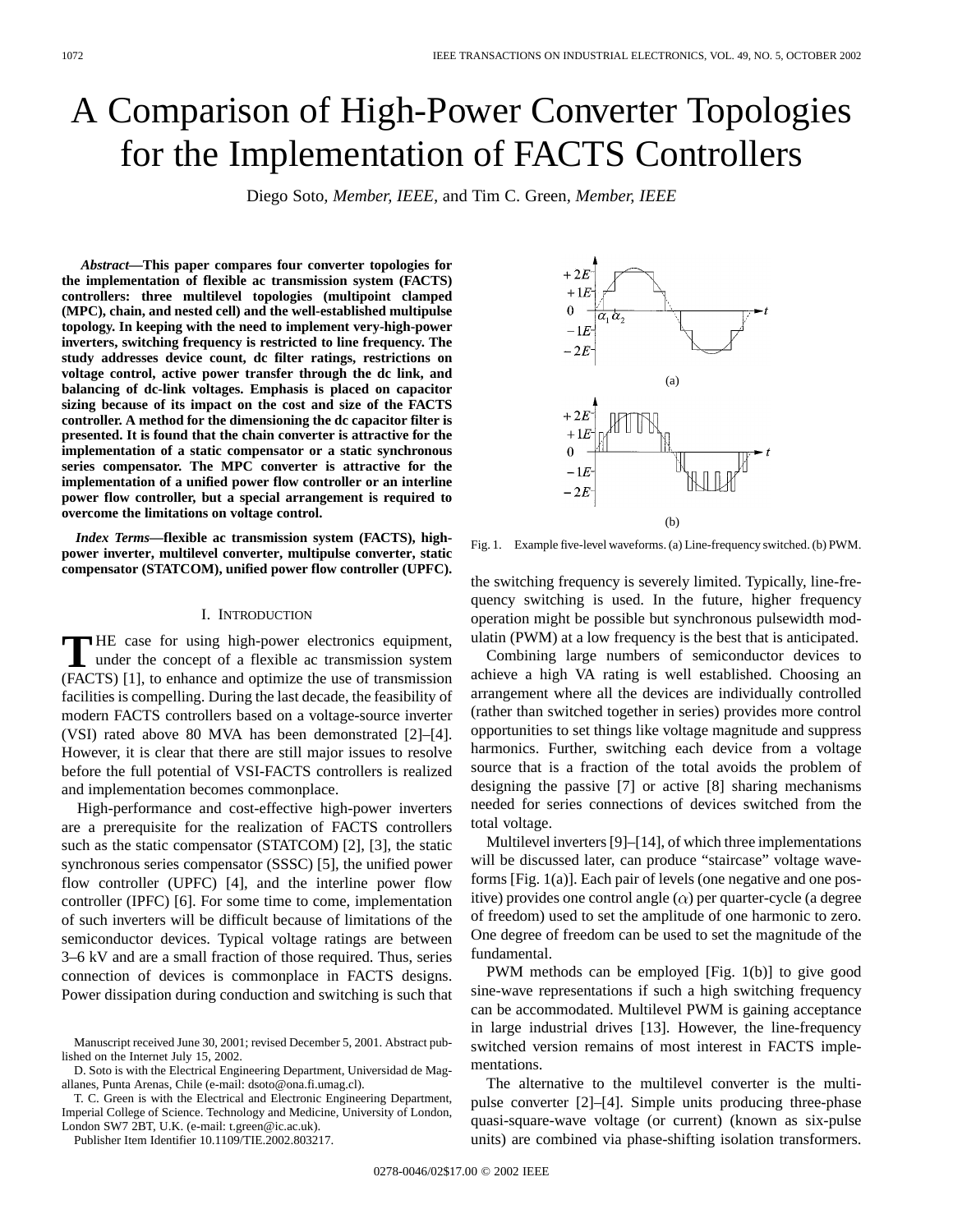

Fig. 2. 12-pulse waveforms created from two sets of six-pulse waveforms.



Fig. 3. 12-pulse inverter using delta/open and star/open connection of six-pulse units.

Each unit provides a fraction of the VA rating of the overall circuit. Fig. 2(a) shows two sets of three-phase six-pulse waveforms  $(V_{A1}, V_{B1}, V_{C1}$  and  $V_{A2}, V_{B2}, V_{C2})$  with a time shift between them. Fig. 2(b) shows how these waveforms are affected by a delta–delta transformer (removal of zero sequence) for the first set and a star–delta transformer (line voltage to phase voltage transformation) for the second. Finally, in Fig. 2(c), the two sets of voltages are added in series to produce 12-pulse three-phase waveforms that are a reasonable approximation of a sine wave. Fig. 3 shows the circuit that would produce the multipulse waveforms of Fig. 2.

In this paper, all four converter topologies (one multipulse and three multilevel) will be compared in terms of device count, capacitor size, restrictions on the voltage control, ability to transfer power through the dc link, and ability to maintain the balance of the dc link (in the multilevel configurations). From this, the application areas will be identified where each converter may prove useful.

# II. HIGH-POWER CONVERTER TOPOLOGIES

# *A. Multipulse Converter*

The reduction in distortion that is achieved by increasing the number of six-pulse units,  $N_P$ , comes about through harmonic cancellation. Each unit produces a quasi-square-wave time shifted from that required for the final output. The phase-shift transformers align the fundamental components. The designer exploits combinations of time shift of a waveform with phase shift of transformers in order to cancel harmonics. Normally, a 12-pulse unit  $(N_P = 2)$  is arranged to cancel 5th and 7th harmonics (and those at  $6(2k - 1) \pm 1$  where k is any integer). In general, combining  $N_P$  six-pulse units provides a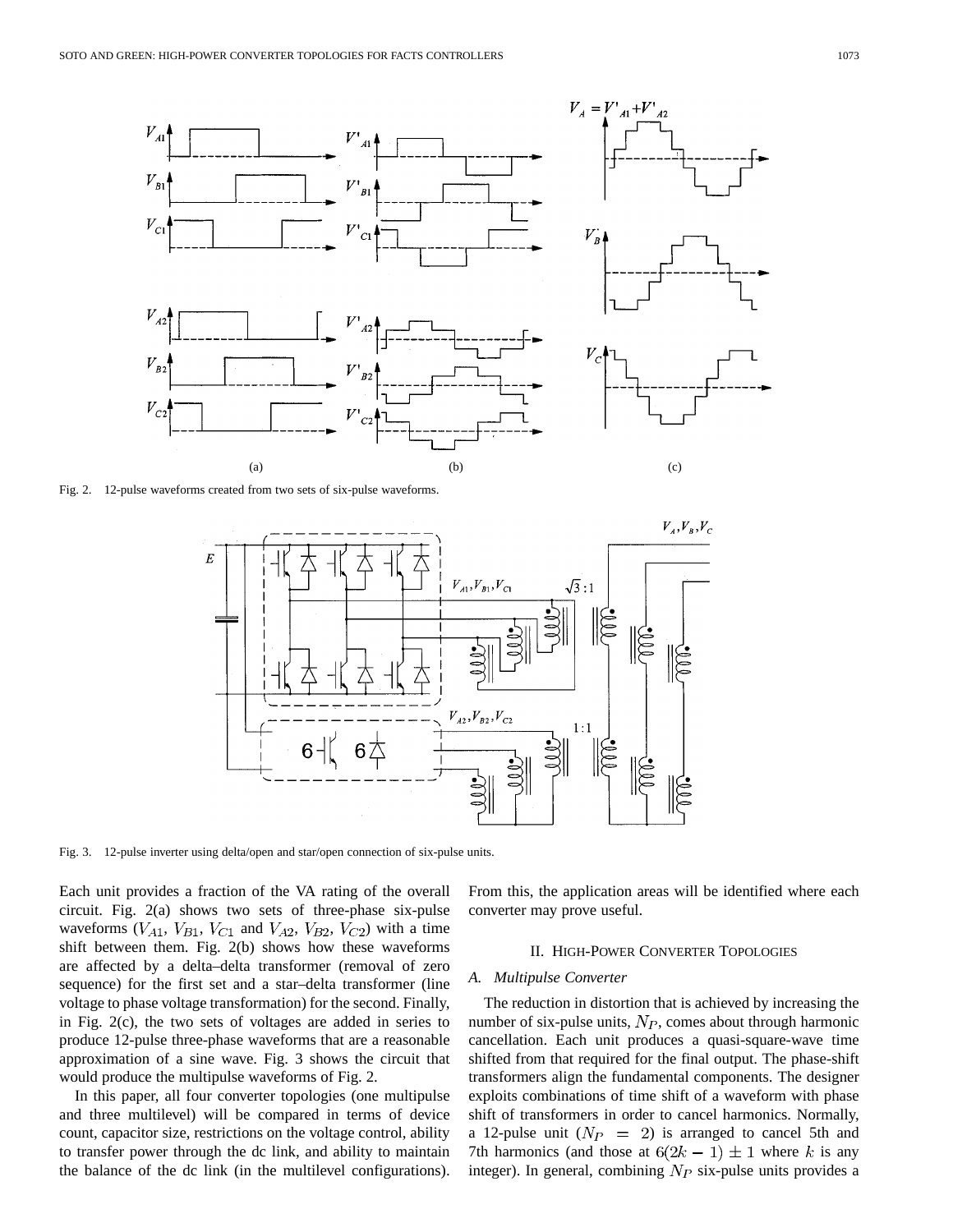$E_{\rm -i}$  $E_{\rm -1}$  $E_{-2}$ 

Fig. 4. Five-level multpoint-clamped inverter.

 $6N_P$ -pulse converter. All harmonics except those at  $6kN_P \pm 1$ are cancelled.

 $E_{+1}$ 

 $E_{-1}$ 

8

 $E_{+1}$ 

 $E_{0}$ 20

 $V_A$ 

8

The 12-pulse converter of Fig. 3 uses transformers with standard star and delta windings. For higher pulse numbers, the structure of the phase shift transformer becomes complex and its implementation appears difficult and expensive. Nevertheless, most existing VSI-FACTS controllers rated above 80 MvAr use either 24- or 48-pulse converters [2]–[4]. Each reported implementation uses a unique transformer design. There may be still a long way to go before a standard design is developed.

# *B. Multilevel Converters*

Multilevel converters use an array of switches to select the output voltage from a number of available dc power supplies. The dc voltage sources are typically implemented using capacitors with a charge-balancing scheme used to maintain the voltage constant. All the implementations of the multilevel inverter require the same number of semiconductor switches for a given number of levels. Each extra level requires two switches per phase, i.e.,  $N_{S/P} = 2(N_L - 1)$ , where  $N_{S/P}$  is the number of switches per phase and  $N_L$  is the number of levels.

Despite using the same number of switches, there are importance differences between the three implementations of the multilevel inverter in terms of the numbers of passive components and in aspects of their operation.

*1) Multipoint-Clamped (MPC) Converter:* Fig. 4 shows a converter that is known as either the MPC or diode-clamped converter [10]. This converter is essentially an extension of the neutral-point-clamped (NPC) converter [9] which is also known as a three-level converter. The clamp diodes operate across several voltage levels [14] and are normally composed of series connections of diodes (each rated at the same voltage as the main devices). Therefore, the number of clamp diodes for an  $N_L$ -level converter is:  $N_D = (N_L - 1)(N_L - 2)$ . The large



Fig. 5. Five-level two-cell chain inverter.



Fig. 6. Five-level nested-cell inverter.

number and difficult physical layout of the diodes makes a converter with a large number of levels unattractive [14], [15].

*2) Chain Converter:* The multilevel technique can also be implemented in a series arrangement of standard H-bridge units [11], [14], [16], [17] as shown in Fig. 5. This is known as a chain or a cascade converter. Each H-bridge converter unit provides three voltage levels  $(-E, 0, +E)$ . The total number of levels  $N_L$ that can be achieved using this configuration is  $N_L = 2N_H + 1$ , where  $N_H$  is the number of H-bridges in series arrangement. (There are four switches per H-bridge,  $N_{S/P} = 4N_H$ .)

*3) Nested-Cell Converter:* The nest cell converter is also known as the flying capacitor converter and is shown in Fig. 6. Each cell consists of a pair of switches (one upper and one lower operated as complements) and a capacitor that is not referenced to the dc bus [12], [14]. The capacitors are charged to a multiple of  $E$  that is one different from the adjacent cells. The contribution of each cell to the output voltage is  $E$  when

 $E_{\scriptscriptstyle +2}$ 

 $E_{+1}$ 

 $E_{0}$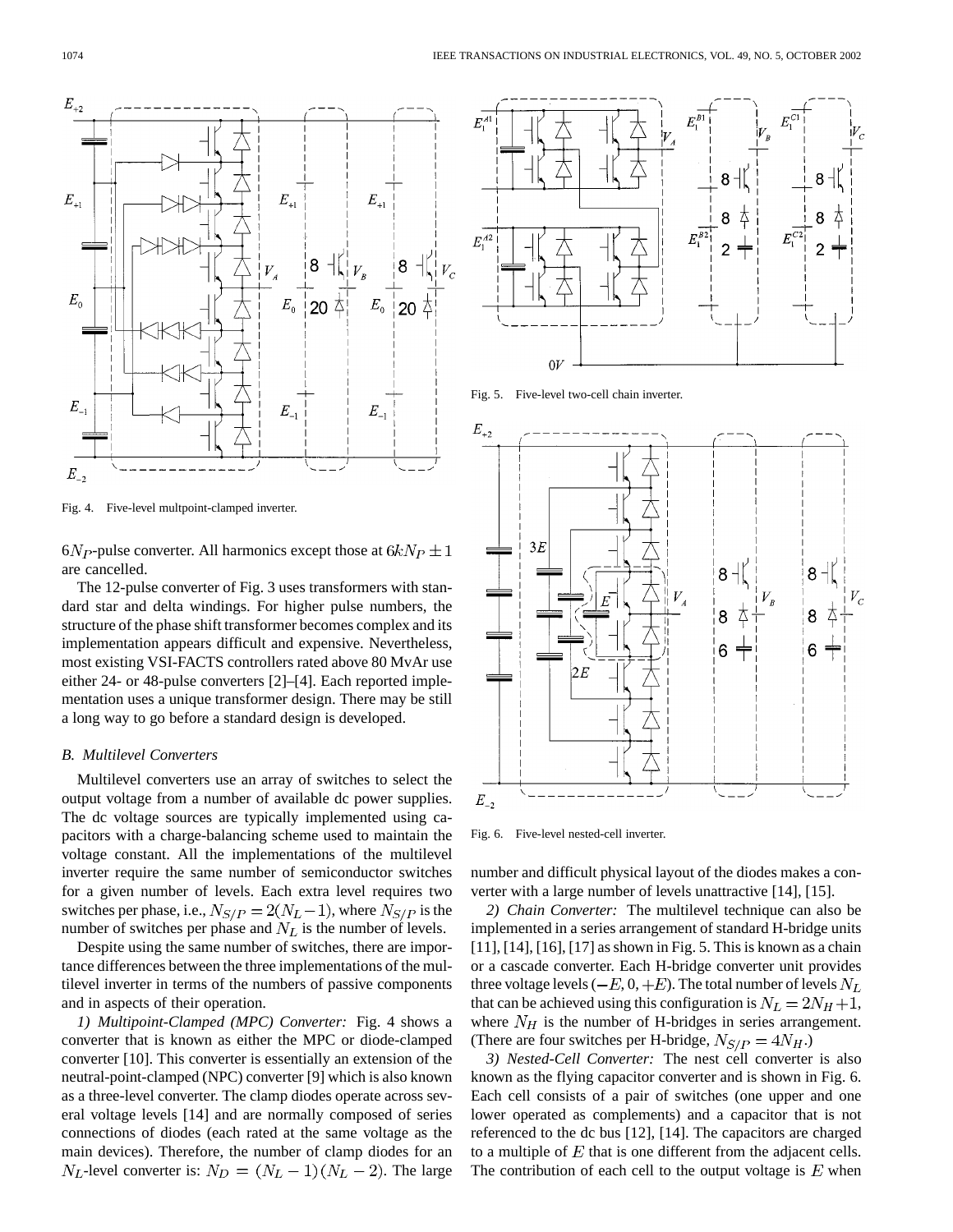

Fig. 7. Power rating, THD of the line voltage, and THD of the line current versus number of switches.

upper switch is on and zero when the lower switch is on (this view considers the output voltage to be offset by minus half the total bus voltage). If capacitors of the same voltage rating as the switches are used then series connection is required to support the voltages of the outer cells.

#### III. POWER RATING, HARMONICS, AND DEVICE REQUIREMENTS

Fig. 7 shows how the power rating of a converter increases with number of semiconductor devices used. The power ratings are normalized to the power rating of a standard six-pulse converter. It has been assumed that the basic converter unit in a multipulse configuration uses a single device per switch and that a single device per level is used in the multilevel case. No distinction is necessary between the three types of the multilevel converter because they can produce the same waveforms and require the same number of switches. The clamp diodes of the MPC are considered as a special requirement of that converter and not included in the comparison at this stage.

A multipulse converter formed of  $6N_P$ -pulse converter units has a power rating of  $N_P$  times that of the six-pulse unit and requires a total of  $6N_P$  switches.

The power rating of the multilevel converter is slightly lower than multipulse case. As the waveshape of the multilevel converter is refined by adding more levels, the peak of the fundamental is brought close to half of the sum of the DC voltages. The commutation angles were set to maximize the fundamental voltage amplitude and to eliminate as many low-order harmonics as possible. In contrast, the square waveforms in each unit of the multipulse converter produce a fundamental voltage amplitude greater than half of the dc voltage,  $E/2$ . The distortion that must be present to allow this is cancelled later.

The total harmonic distortion (THD) in the line voltage has been calculated and also shown in Fig. 7. The assessment of harmonic current distortion was with the converter connected to an infinite bus via a reactance of 0.15 p.u.. The multipulse converter has a superior THD to the multilevel converter for a given number of devices. Each addition of four switches per phase allows two levels to be added to the multilevel waveform. The extra degree of freedom can set one more harmonic voltage to zero. In contrast, 12 more switches in a multipulse converter will provide 12 extra pulses and allow four more harmonics (and related higher multiples) to be cancelled. Therefore, for a given power, both topologies will require the same number of switches but if they are arranged in a multipulse configuration a lower THD can be achieved.

The transformer complexity (and issues such as avoidance of saturation in transient state) is a major penalty of multipulse converter and so pulse number may be kept low and some switches place in simple series in order to achieve a given power rating. Thus, 24 switches could be used for a 24-pulse converter or they could be connected in series pairs for a 12-pulse converter. The THD of lower pulse number arrangement will not be as good. The same 24 switches could implement a five-level converter that would have a comparable THD to the 12-pulse converter. The multilevel and multipulse topologies, viewed on the basis of THD per circuit complexity will be closer than suggested by Fig. 7.

## IV. CAPACITOR SIZING

Ratings of the dc-link capacitor bank of a voltage source converter may have a significant impact on the cost and physical size of a FACTS controller. The capacitor is sized for a specified ripple voltage, typically 10% of the nominal voltage. Deviation of the voltage compromises the voltage rating of the semiconductor switches and causes a modulation of the synthesized sine wave that may inject noncharacteristic low-order harmonics [18], [19]. The penalty for making the capacitor large is cost and physical volume. The STATCOM mode of operation (i.e., current and voltage in quadrature) yields the highest ripple current in the capacitor and hence the highest voltage ripple. This mode was used as the test case for the assessment of capacitor size.

The equivalent reactive power has been suggested [19] as a measure of the dc filter requirements in multipulse converters. A similar approach has been used in here. This measure is equivalent to that obtained by evaluating the total stored energy in the capacitor bank if normalized to the total stored energy of a three-phase capacitor bank derived from the rated values of the converter. The advantage of this measure is that it can also be related to the power rating of the converter. An equivalent capacitor obtained from the total stored energy and rated at the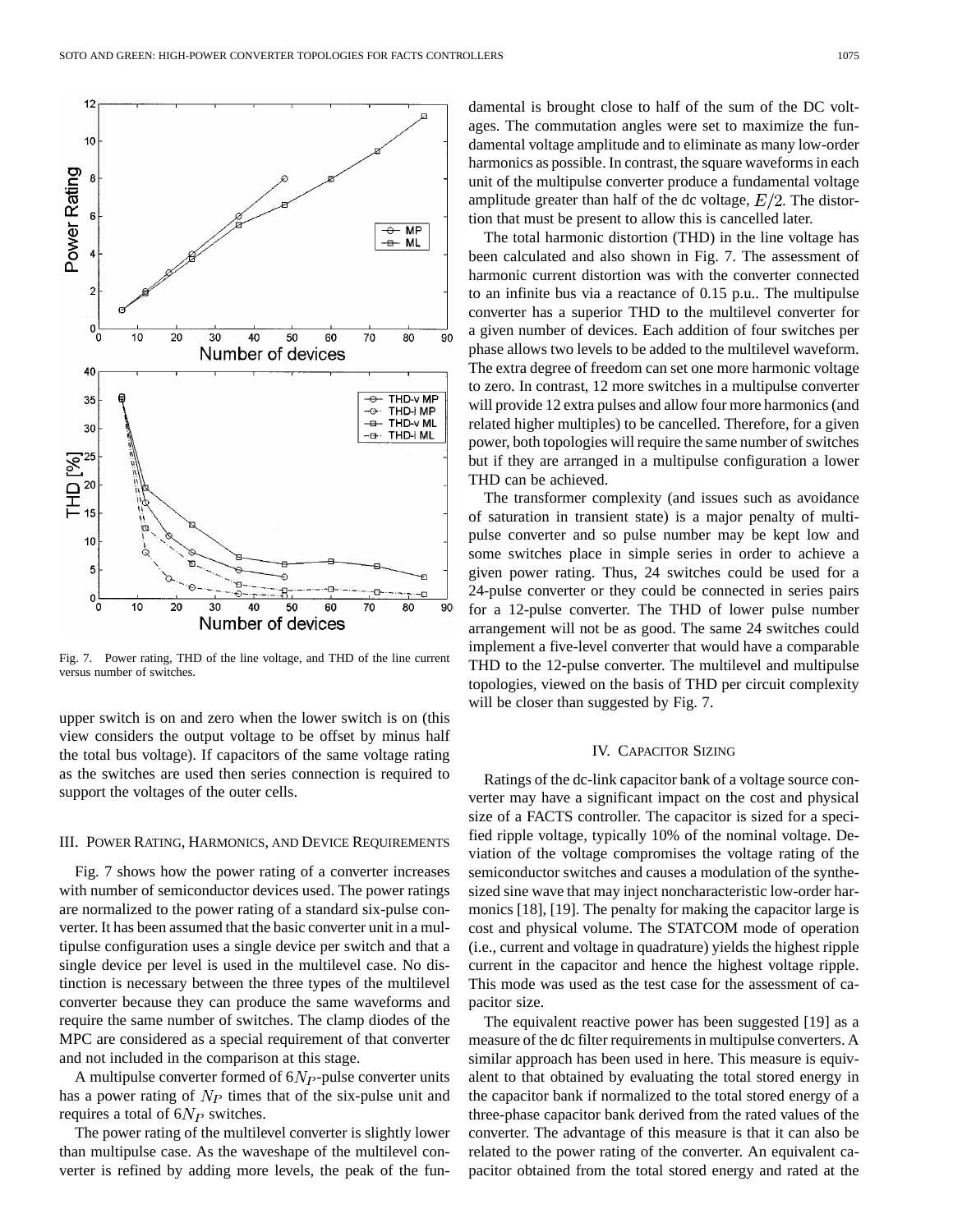

Fig. 8. Relationship between switching function and capacitor current.

total dc-link voltage has also been used to compare capacitor requirements [20].

For each topology a relationship can be established between the dc-side (i.e., capacitor) current, the switching function  $F<sub>S</sub>$ , and the ac-side current  $i_{AC}$ , as illustrated in Fig. 8. Assuming a sinusoidal ac-side current, the change in capacitor voltage,  $\Delta E$ , can then be found by integrating the capacitor current

$$
\Delta E = \frac{I_{\rm AC}}{\omega_L C} \underbrace{\int_{\theta_1}^{\theta_2} \sqrt{2} \sin(\theta) F_S(\theta) \cdot d\theta}_{k_I}
$$
 (1)

where  $I_{AC}$  is the rms amplitude of the ac-side current (assumed to be a sinusoidal waveform).

The integral in (1) can be evaluated for each converter topology and for each switching function associated with that particular topology. This integral can be quoted as a current factor  $k_I$  and the capacitance defined for a given voltage ripple can then be calculated as

$$
C = \frac{I_{\rm AC}}{\Delta E \omega_L} k_I.
$$
 (2)

The shape of the current waveform is crucial to the current factor. Those topologies, such as the multipulse, which share the capacitor between all three phases have no low-order current harmonic in the dc link, under balanced conditions and will require much less capacitance for a given voltage ripple. Under unbalanced (negative sequence) conditions, this advantage is lost.

The analytical expressions for the voltage deviation were checked against a time domain simulation in Simulink. A three-phase positive-sequence set of currents of rated amplitude and leading the voltage by  $90^{\circ}$  was injected into the model. Unbalanced operation was also tested for the multipulse and MPC converter by injecting negative sequence currents of rated magnitude. Various phase angles between voltage and current,  $\varphi$ , were tested for the negative-sequence case.

No distinction need be made between balanced and unbalanced operation for either the chain or the nested-cell converters because they are essentially single-phase circuits. For the case of the nested-cell converter, a slight increase in the capacitance of the one capacitor that is shared by all three phases will be required to support unbalance. This does result in an increase in the total stored energy but it is small.

A normalized voltage ripple  $\Delta E'$  is introduced to account for the relationship between the dc-side and ac-side voltages for each topology

$$
\Delta E' = \frac{\Delta E}{E} = \frac{\Delta E}{\sqrt{2}V_{AC}}k_V
$$
\n(3)

where  $V_{AC}$  is the rms amplitude of the ac-side fundamental voltage and  $k_V = V_{AC}/E = \sqrt{2}V_{AC}/E$ . This voltage ratio will be referred to as the voltage utilization factor hereafter.

Combining (2) and (3), yields the required capacitance as

$$
C = \frac{1}{\Delta E'} \cdot \frac{1}{\omega_L} \cdot \frac{I_{AC}}{V_{AC}} \cdot \frac{k_V k_I}{\sqrt{2}}.
$$
 (4)

For a series-reactive compensator, this equation can be applied directly. For a shunt controller, such as a STATCOM, which is connected via a series inductance or a transformer, the ac-side voltage will be different from the line voltage by the inductive voltage drop, (6)

$$
\overline{V}_{\rm AC} = \overline{V}_{\rm AC\,System} - jX_S I_{\rm AC}.\tag{5}
$$

In (5),  $V_{\text{ACSystem}}$  is the voltage at the PCC and  $X_S$  is the reactance of the series inductor, or the leakage reactance of the transformer, via which the STATCOM is connected to the line. The highest capacitor voltage, hence, converter voltage, occurs when the converter is used to inject rated current in the capacitive mode. In per-unit form,  $V_{AC} = V_{AC}S_{\text{system}}(1 + X'_{S}).$ 

For the MPC, the maximum of the voltage ripple occurs at a control angle of  $\alpha = 30^{\circ}$  both for balanced and unbalanced operation. The balanced case considered only a phase angle of  $\varphi = 90^{\circ}$ . For the unbalanced case the highest ripple voltage occurs at  $\varphi = -60^{\circ}$ ,  $0^{\circ}$  and  $+60^{\circ}$ .

For the chain converter, the highest voltage ripple occurs when the cell generates the maximum possible voltage contribution with a control angle of  $\alpha = 0^{\circ}$ .

For the case of the nested-cell converter, the highest voltage ripple occurs with the maximum control angle difference between adjacent cells. In general, the angle difference and hence the required capacitance for each cell, reduces with increasing number of levels. However, the number of cells also increases with the number of levels. The two factors approximately cancel and the overall capacitor rating does not change significantly with number of levels. For the assessment presented here, a five-level nested-cell converter was used as an example case and it is considered to be representative for converters using a higher number of levels.

In Table I the number,  $N_c$  and rating of capacitors (capacitance and stored energy) for each converter are compared. Each capacitor is chosen to support a nominal voltage of  $E$ . This is the natural requirement for the multipulse, MPC, and chain-cell converters. The nested-cell converter uses capacitors of voltage  $nE$ , with  $n = 1, ..., N<sub>L</sub> - 1$ , but here (and in Fig. 6) it is assumed that they are implemented by series connection of  $n$  capacitors of voltage  $E$ . As noted in Section III, the multipulse converter makes better use of the available capacitor voltage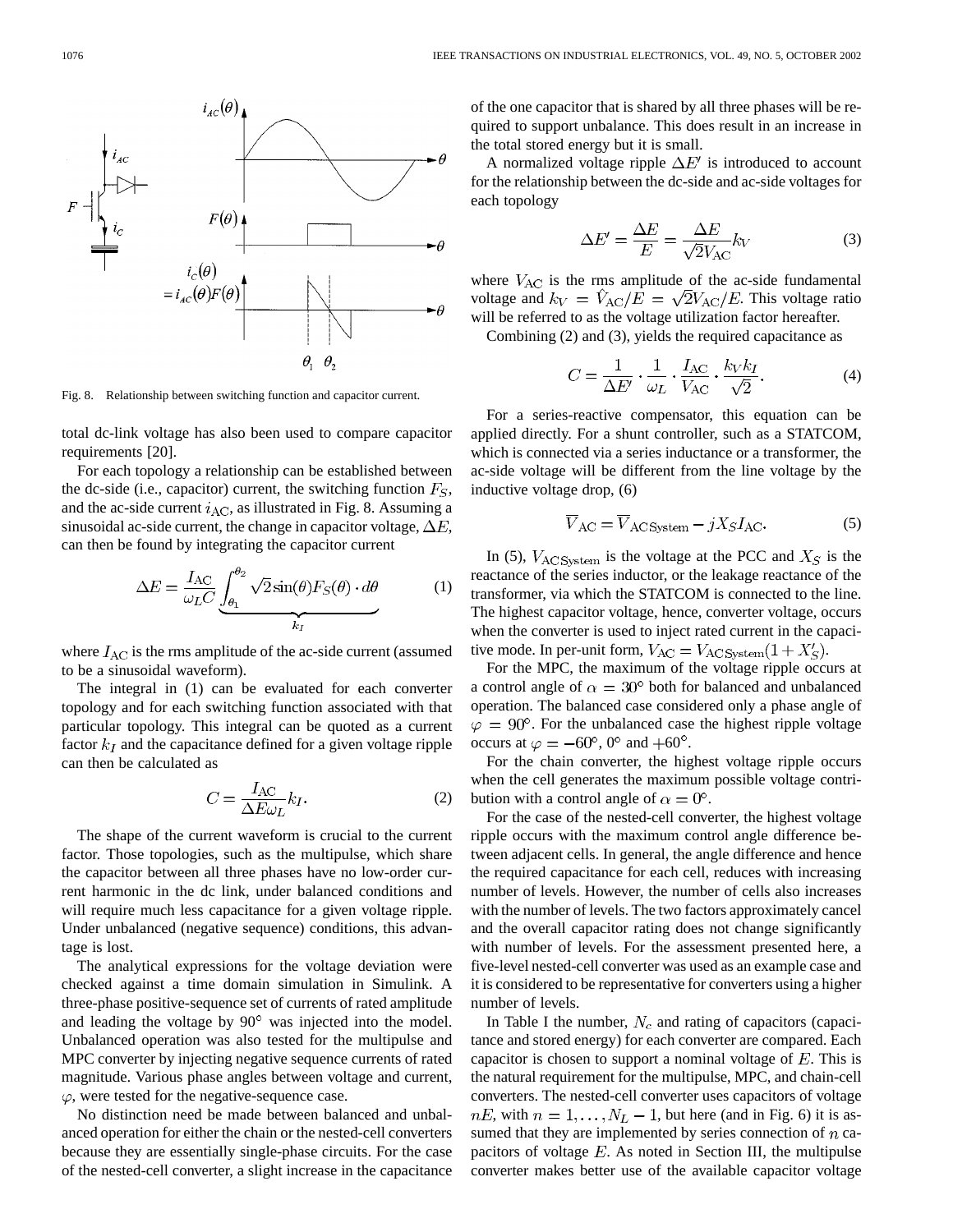TABLE I NUMBER OF BASIC CAPACITOR UNITS (OF VOLTAGE E), VOLTAGE UTILIZATION FACTOR, CURRENT FACTOR, REQUIRED PER-UNIT CAPACITANCE OF EACH CAPACITANCE, AND TOTAL STORED ENERGY FOR BOTH POSITIVE- AND NEGATIVE-SEQUENCE CURRENT. RESULTS ARE FOR 10% RIPPLE IN A STATCOM CONNECTED VIA A 0.15-P.U. INDUCTIVE REACTANCE

|             |                                        |                         | Positive Sequence Case |               |               |
|-------------|----------------------------------------|-------------------------|------------------------|---------------|---------------|
|             | $N_C$                                  | κv                      | K,                     | С             | $E_C$ '(=Q')  |
| Multi-Pulse |                                        | $(2/\pi)/N_n$           | $0.190/N_n$            | 0.74          | $0.807/(N_p)$ |
| <b>MPC</b>  | $(N_{t-1})$                            | $\approx 0.5/(N_L - 1)$ | 0.707                  | $2.17(NL-1)$  | 3.833         |
| Chain-Cell  | $3/2\times(NI-1)$                      | $\approx 1.0/(N_L - 1)$ | 1.414                  | $4.35(N_L-1)$ | 11.500        |
| Nested-Cell | $(N_L-1) + 3/2 \times (N_L-1) (N_L-2)$ | $\approx 0.5/(N_L - 1)$ | 0.598                  | 7.36          | 17.846        |

|             | Negative Sequence Case |              |                                   |  |
|-------------|------------------------|--------------|-----------------------------------|--|
|             | $k_I$ <sup>(7)</sup>   | ┌ ( ) ,      | $=$ $O^{(\gamma)}$<br>$E_C^{(7)}$ |  |
| Multi-Pulse | 1.414                  | $5.53N_{n}$  | 6.020                             |  |
| <b>MPC</b>  | 2.495                  | $7.52(NL-1)$ | 13.267                            |  |
| Chain-Cell  |                        |              |                                   |  |
| Nested-Cell |                        |              |                                   |  |

than the multilevel converter. The third column in Table I gives the utilization factor  $K_V$  for each style of converter.

Each capacitance has been normalized using a capacitance base  $C_{base}$  derived from the impedance base  $Z_{base}$  and the frequency of the ac system

$$
C' = \frac{C}{C_{\text{base}}} \quad C_{\text{base}} = \frac{1}{\omega_L Z_{\text{base}}} \quad Z_{\text{base}} = \frac{3V_{\text{ACSystem}}^2}{S_{\text{Rate}}} \quad (6)
$$

where  $S_{\text{Rated}}$  is the rated apparent power of the STATCOM which is assumed to be rated at a voltage equal to the line voltage  $V_{\text{AC}System}$ .

The sixth column in Table I records the total stored energy of all the capacitors in the converter. This has been normalized using the base capacitance and the peak ac-side voltage  $V_{\text{AC}System}$ 

$$
E_C' = \frac{E_C}{E_{\text{Chase}}} \nE_{\text{Chase}} = \frac{3}{2} C_{\text{base}} \hat{V}_{\text{AC System}}^2 = 3 C_{\text{base}} V_{\text{AC System}}^2 \nE_C = N_C \frac{1}{2} C E^2 = N_C \frac{1}{2} C \frac{V_{\text{AC}}^2}{k_V^2} \nE_C' = N_C \frac{C'}{6 k_V^2} \cdot \frac{V_{\text{AC}}^2}{V_{\text{AC System}}^2} \n= N_C \frac{C'}{6 k_V^2} \cdot (1 + X_S')^2.
$$
\n(7)

For sinusoidal conditions, the reactive power of a capacitor can be defined by  $Q = 3\omega_L CV_{AC}^2$  but also can be defined as the peak stored energy multiplied by the frequency  $Q=\omega_L E_C$ (with  $E_C = 3CV_{AC}^2$ ). Therefore, the dc-side capacitance can be discussed in terms of an equivalent reactive power if we assume that the stored energy was used in a sinusoidal system. Expressing the reactive power in terms of base quantities demonstrates that the per-unit reactive power is equivalent to the normalized stored energy

$$
Q = \omega_L E_C = \omega_L E'_C 3 C_{\text{base}} V_{\text{AC}}^2 = E'_C S_{\text{base}}
$$
  
Q' = E'\_C. (8)

Results in Table I shows that for operation with balanced (positive sequence) currents there is a significant difference in the capacitor requirements among the converters examined. In general, the capacitor rating, in the multipulse converter, is smaller than that of the converter and it decreases with increasing number of pulses. In contrast, in multilevel converters, the capacitor rating is almost independent of the number of levels and they are significantly larger than the VA rating of the converter itself (4–18 times depending on the converter). For operating condition involving negative sequence current components with rated magnitude, capacitor requirements, for the multipulse, MPC, and chain converters are similar, but nevertheless significantly smaller than that for the nested cell converter.

#### V. OUTPUT VOLTAGE CONTROL

In a STATCOM, the control of the converter output voltage is normally achieved by adjusting dc-link voltage [3], [18]. In turn, this is controlled by charging or discharging the dc-side capacitor by adjusting the phase angle of the output voltage so as to exchange real power with the ac system. Because this method involves only the phase shift of the switching pattern (and not adjustment of the control angles) it can be used in converters with fixed switching pattern such as a multipulse converter based on standard six-pulse units.

A STATCOM using converters where one degree of freedom is used to set the fundamental amplitude will work with a constant dc-side voltage that is sufficiently high to produce any normal ac-side voltage. This virtually eliminates the dynamics of the dc-side capacitor from the reactive power control loop and improves the dynamics of the STATCOM. A relatively slow control loop that sets the real power exchange of the converter can be used to maintain a constant dc-link voltage.

A multipulse converter can be operated with a constant dc-link voltage and still vary the ac-side output voltage. In [21], the system was altered so that it was composed of two multipulse converters operated with an adjustable phase shift between them to control the fundamental amplitude. A similar approach is used in the 80-Mvar STATCOM reported in [2], but in this case, instead of using a pair of converters, the six-pulse units were formed by H-bridges. In the Inez UPFC [4], the six-pulse units use three-level MPC converters that can vary their voltage amplitude. In each case, the number of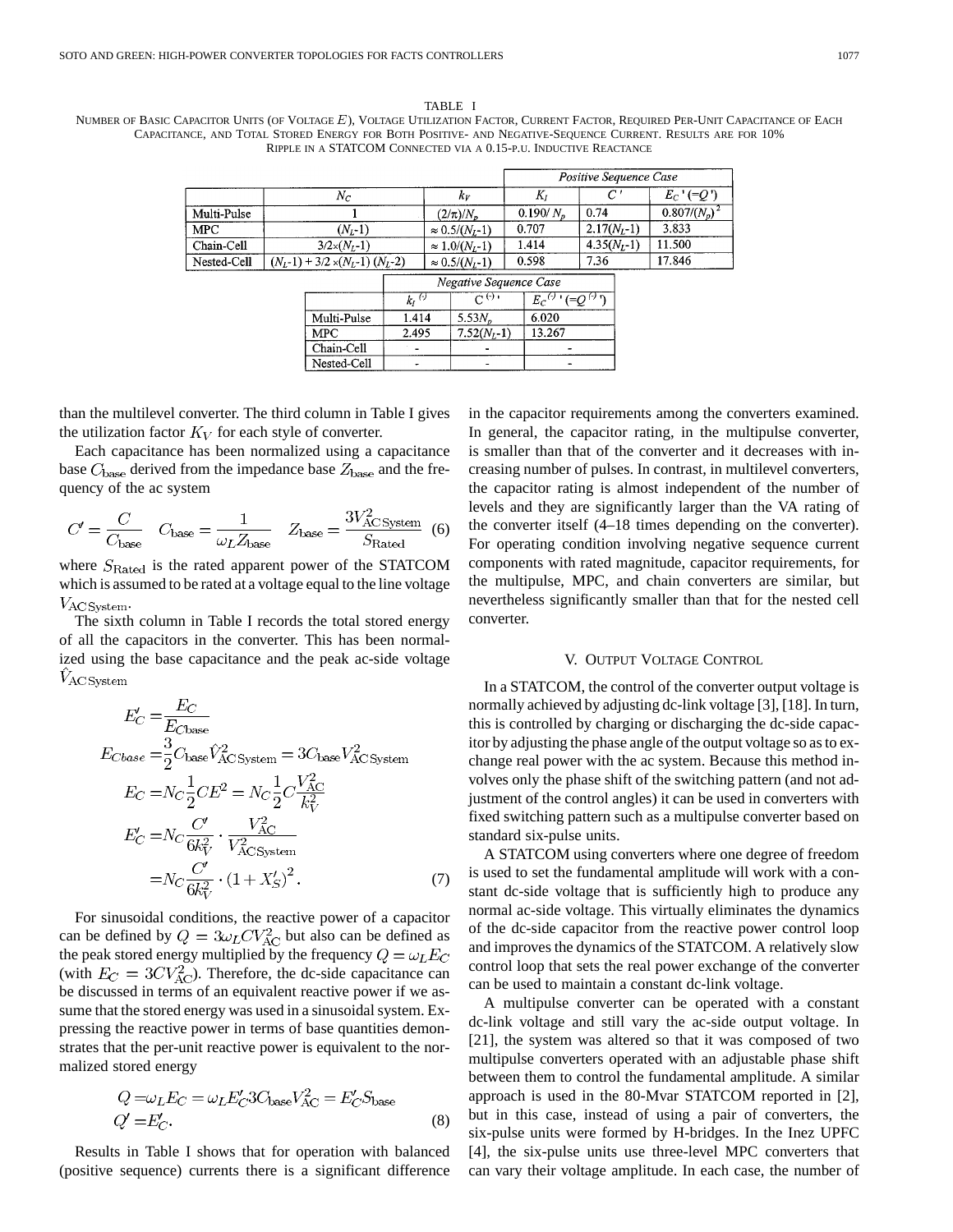switches needed for a given pulse number has doubled (but the power rating for a given number of switches is not affected). Thus, if multipulse and multilevel converters are compared with the stipulation that the ac-side voltage magnitude is to be controlled (with a constant dc-link voltage) then the advantage of multipulse in terms of harmonic performance per switch (Fig. 7) is reduced.

In a multilevel converter, the control angles offer some control over the amplitude of the fundamental. However, if low amplitude is required, then the highest voltage levels must be removed from the waveform. In the MPC, particular capacitors and switches are dedicated to particular levels and removing the levels means that one control angle (an ability to control an harmonic) is lost. The chain cell converter is more flexible and any cell can be used for any control angle. Further, cells can contribute negative or positive voltage and so at low amplitude PWM-like output can be produced from line frequency switching [25] which provides better THD than the MPC. The nested-cell converter has redundant switch states, but these cannot be used to improve voltage quality at low amplitude because the cells cannot alternate their voltage contribution.

In a back-to-back configuration, variation of the control angles of the MPC may lead to a dc voltage imbalance since dc-link currents from one converter will not match the dc-link current of the other converter. This restricts the range of voltage control in back-to-back configurations (magnitude of converter voltages cannot be set to be too different) [22]–[24]. Back-to-back connection of nested-cell converters does not compromise the balance of the capacitor voltages.

A large range of voltage control can be provided by using two similar MPC units which are phase shifted (as in the case of multipulse converter [21] but needing only a simple transformer). Voltage levels need not be removed and therefore the THD is good. The method is suitable for back-to-back configurations such as that of the UPFC [24].

# VI. TRANSFER OF ACTIVE POWER AND DC VOLTAGE IMBALANCE

The long-term exchange of active power with the ac system requires an energy source/sink on the dc side. This could be a generator or storage element but is normally a second power converter as in the case of the UPFC. In multilevel converters, the exchange of active power through the converter (i.e., from its ac to its dc side or vice-versa) compromises the maintenance of a constant capacitor voltages and, therefore, affects the operation of the converter. The variation or drift of the capacitor voltages has become known as dc voltage imbalance.

An MPC converter that transfers active power also has a power transfer between the innermost levels and the outermost levels of the dc link. To maintain dc voltage balance between all levels requires auxiliary converters to provide a compensating power flow between the capacitors of the link [10], [26], [27]. In MPC converters operated with PWM there is some scope for balancing using redundant states, but at full ac-side voltage magnitude this is not possible [26], [27]. In the case of two or more converters connected back-to-back and with balanced overall power flow, the power flow at each node can be balanced. This can be achieved by properly choosing the control angles of the converters [24], [28]. DC voltage imbalance due to transient conditions or pre-existing ac-side harmonics can be overcome by making small adjustments to the control angles [29]. Thus, the auxiliary converters are not needed (or at least can be made much smaller).

As shown in Fig. 5, the normal arrangement of the chain-cell converter is series connection of the ac sides of the cells which requires isolation of the various dc sides from each other. Thus, there is no direct way of implementing a back-to-back arrangement of two converters to form a UPFC. Isolated bidirectional dc–dc converters can be used to link the dc side of a cell in the first converter to one in the second. This is an additional conversion stage and, therefore, may require twice as many switches as the other configurations considered here. The alternative is to provide isolation on the ac side of the cells but this requires individual transformers for each cell. This arrangement has been used to implement cycloconverters, rated at power levels as high as 100 MVA, for railway applications [30]. However, this approach may involve higher power losses than that allowed in FACTS applications where transmission of electricity is the end product.

Even if no power transfer is intended through a chain-cell converter, a small real power exchange will be necessary to compensate power losses and maintain the overall dc-side voltage level constant. This power exchange will be uneven across the cells because it is dependent on the control angle of each cell. The control angle duties can be rotated around the various cells over several line-frequency cycles in order to balance the individual cell voltages.

The nested-cell converter has a number of redundant switch states. This can be exploited to maintain the capacitor voltages constant and balanced. The switching pattern used to determine the capacitor ratings in Section IV was chosen so as to minimize the time during which the capacitor carries current thus minimizing the effect of ripple current. It is also important to cancel the dc component of capacitor current when the converter is operated with voltage and current in quadrature for STATCOM applications. To enable the exchange of active power, the devices can be switched, at every cycle, according to different commutation angle so that the average current through each capacitor, over a certain number of cycles, is zero. In steady state, this could be accomplished, for example, by rotating the position of the switching pattern used to control the switches in the STATCOM case.

# VII. DISCUSSION

This section is devoted to present a summary of the main characteristics of each multilevel converter together with the FACTS application areas for which it is most suitable.

The dominant factors in determining which converter topology to use in FACTS controller are as follows:

- whether or not real power is to be transferred (and how this affects voltage balance);
- whether ac-side voltage control needs to be independent of dc-side voltage (i.e., modulation depth control);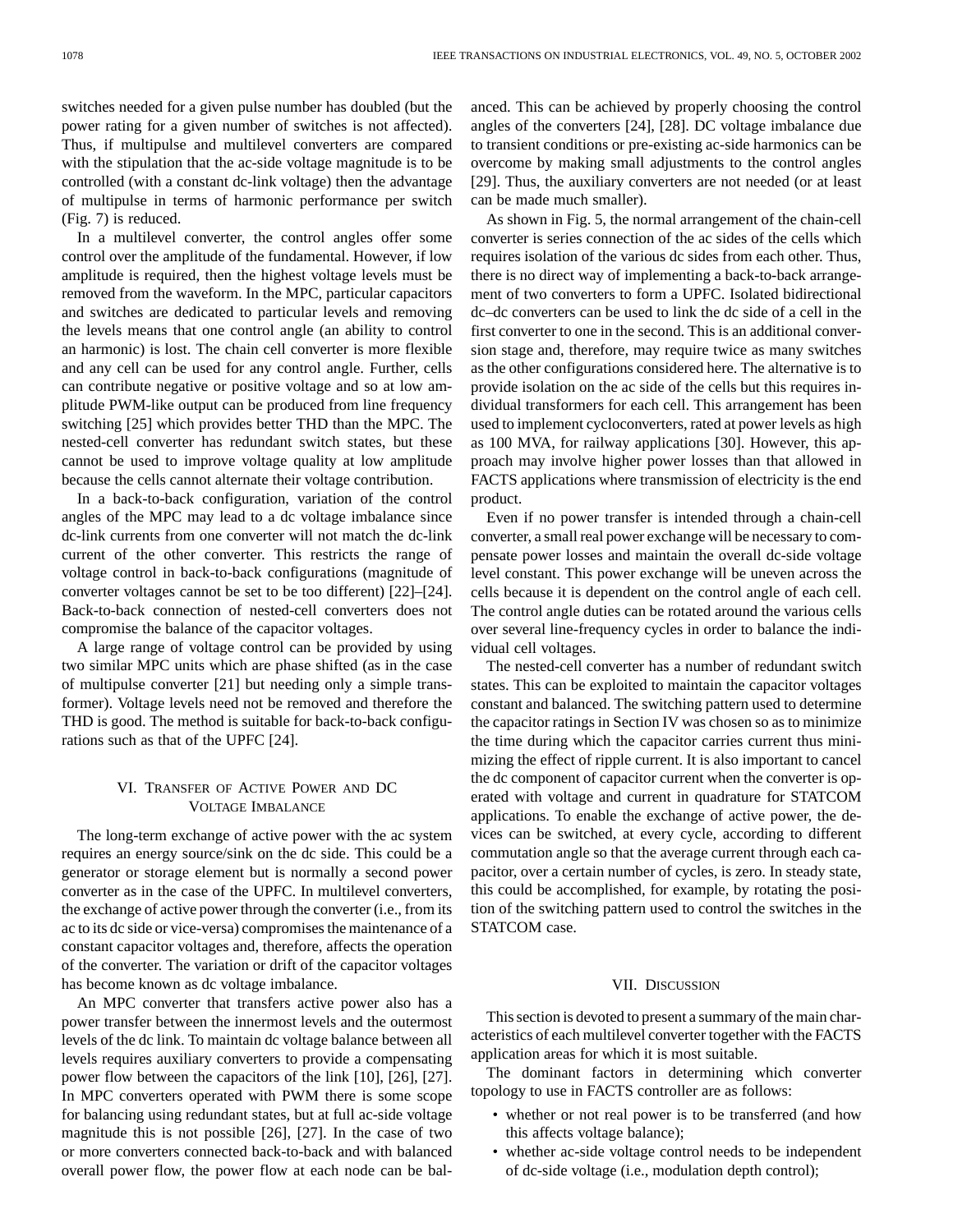- size of the dc-side capacitor required for the balanced and unbalanced current flow;
- overall complexity of the converter.

## *A. MPC Converter*

As the number of levels of an MPC converter increases, the number of diodes grows as the square of the number of levels and their layout becomes complex. This may limit the number of levels of practical MPC converters to five or seven levels. To further reduce harmonic distortion to permissible levels, a number of these five- or seven-level units can be combined via magnetic coupling in a multipulse. Exchange of active power through the dc link is possible in back-to-back configuration of the MPC converter. This makes the MPC converter attractive for the implementation of a UPFC controller. However, a special configuration of MPC converters is required to provide independent control of both converter voltages.

## *B. Chain Converter*

The topology of this converter is simple and, unlike the MPC and nested-cell converter, there is no escalating penalty in implementing a converter using a large number of levels. The synthesis of converter voltage is also less restricted than in the MPC and nested-cell converters. The dc-side capacitor required is large when compared to those of the multipulse and MPC converter under balanced conditions but not so if significant unbalance must be supported. The converter has a modular structure that can incorporate redundancy. The chain-cell converter is especially attractive for the implementation of FACTS controllers that do not involve the exchange of active power (which is difficult with isolated dc links) such as the STATCOM and SSSC.

#### *C. Nested-Cell Converter*

In terms of active power exchange and stability of capacitor voltages, the nested-cell converter is superior to the MPC and chain-cell converters. It allows simple back-to-back connection through a single dc link. In contrast, the MPC converter needs a dc-link connection for each level and the chain-cell converter does not allow direct connection. For line switching frequency operation, however, the realization of such capabilities may prove difficult and costly because of the large rating of the dc-side capacitor, even if its operation is restricted to STATCOM or SSSC.

# VIII. CONCLUSIONS

This paper has shown that the power rating achieved increases linearly with the number of semiconductor devices and is independent of the topology used. The THD achieved by multipulse converters for a given number of levels is better than for multilevel converters but this advantage is lost if control of the ac voltage is to be made independent of the dc voltage.

In balanced (positive-sequence current) operation, there is a significant difference in the capacitor rating amongst the converters examined. The multipulse and MPC converter are at a significant advantage. However, if the converter must support significant negative sequence current then the capacitance rating

of the multipulse, MPC, and chain-cell converters become similar. The nested-cell converter has the highest capacitor rating under all circumstances. The capacitor will have a large physical volume and will be a significant cost in the system.

Given a requirement for negative sequence current, the chain-cell converter is an attractive implementation for a STATCOM or SSSC. For a series controller, the chain-cell has the advantages of good waveform quality at low voltage magnitudes and variation of the voltage magnitude through fast-response switching angle control.

Back-to-back configuration to transfer real power through the dc link is required for the UPFC and IPFC. This is not directly possible with the chain-cell converter. It is possible with the multipulse, MPC, and nested-cell converters, but the voltage balancing of the multilevel converter needs to be addressed.

Promising use has been made of the multilevel converters in FACTS controllers but this should not overshadow the more well-established multipulse converter. The phase-shift transformer presents a considerable cost at high pulse number but it is a very effective method of cancelling harmonic components and enables a system to be built with a single relatively small dc-side capacitor.

## **REFERENCES**

- [1] N. G. Hingorani, "Flexible AC transmission," *IEEE Spectrum*, vol. 3, pp. 40–45, Apr. 1993.
- [2] S. Mori, K. Matsuno, M. Takeda, M. Seto, T. Hasegawa, S. Ohnishi, S. Murakami, and F. Ishiguro, "Development of a large static VAr generator using self-commutated inverters for improving power system stability," *IEEE Trans. Power Syst.*, vol. 8, pp. 371–377, Feb. 1993.
- [3] C. Schauder, M. Gernhardt, E. Stacey, T. Lemak, L. Gyugyi, T. W. Cease, and A. Edris, "Development of a  $\pm 100$  MVAR static condenser for voltage control of transmission systems," *IEEE Trans. Power Delivery*, vol. 10, pp. 1486–1493, July 1995.
- [4] C. Schauder, "The unified power flow controller—A concept becomes reality," in *IEE Colloq: Flexible AC Transmission Systems—The FACTS*, Nov. 1998, pp. 7/1–7/6.
- [5] L. Gyugyi, C. D. Schauder, and K. K. Sen, "Static synchronous series compensator: A solid-state approach to the series compensation of transmission lines," *IEEE Trans. Power Delivery*, vol. 12, pp. 406–417, Jan. 1997.
- [6] L. Gyugyi, K. K. Sen, and C. D. Schauder, "The interline power flow controller concept: A new approach to power flow management in transmission systems," *IEEE Trans. Power Delivery*, vol. 14, pp. 1115–1123, July 1999.
- [7] B. W. Williams, *Power Electronics*. London, U.K.: Macmillan, 1987, ch. 10.
- [8] P. R. Palmer, H. S. Rajamani, and N. Dutton, "The use of capsule IGBT's in the series connection," in *IEE PEVD Conf.*, Sept. 2000, pp. 250–255.
- [9] A. Nabae, I. Takahashi, and H. Akagi, "A new neutral-point-clamped PWM inverter," *IEEE Trans. Ind. Applicat.*, vol. IA-17, pp. 518–523, Sept./Oct. 1981.
- [10] N. S. Choi, J. G. Cho, and G. H. Cho, "A general circuit topology of multilevel inverter," in *Proc. IEEE PESC'91*, 1991, pp. 96–103.
- [11] M. Marchesoni and M. Mazzucchelli, "Multilevel converters for high power AC drives: A review," in *Proc. IEEE ISIE'93*, 1993, pp. 38–43.
- [12] T. A. Meynard and H. Foch, "Multi-level conversion: High voltage choppers and voltage-source inverters," in *Proc. IEEE PESC'92*, 1992, pp. 397–403.
- [13] P. W. Hammond, "A new approach to enhance power quality for medium voltage AC drives," *IEEE Trans. Ind. Applicat.*, vol. 33, pp. 202–208, Jan./Feb. 1997.
- [14] J.-S. Lai and F. Z. Peng, "Multilevel converters-A new breed of power converters," *IEEE Trans. Ind. Applicat.*, vol. 32, pp. 509–517, May/June 1996.
- [15] R. W. Menzies and Y. Zhuang, "Advanced static compensation using a multilevel GTO thyristor inverter," *IEEE Trans. Power Delivery*, vol. 10, pp. 732–738, Apr. 1995.